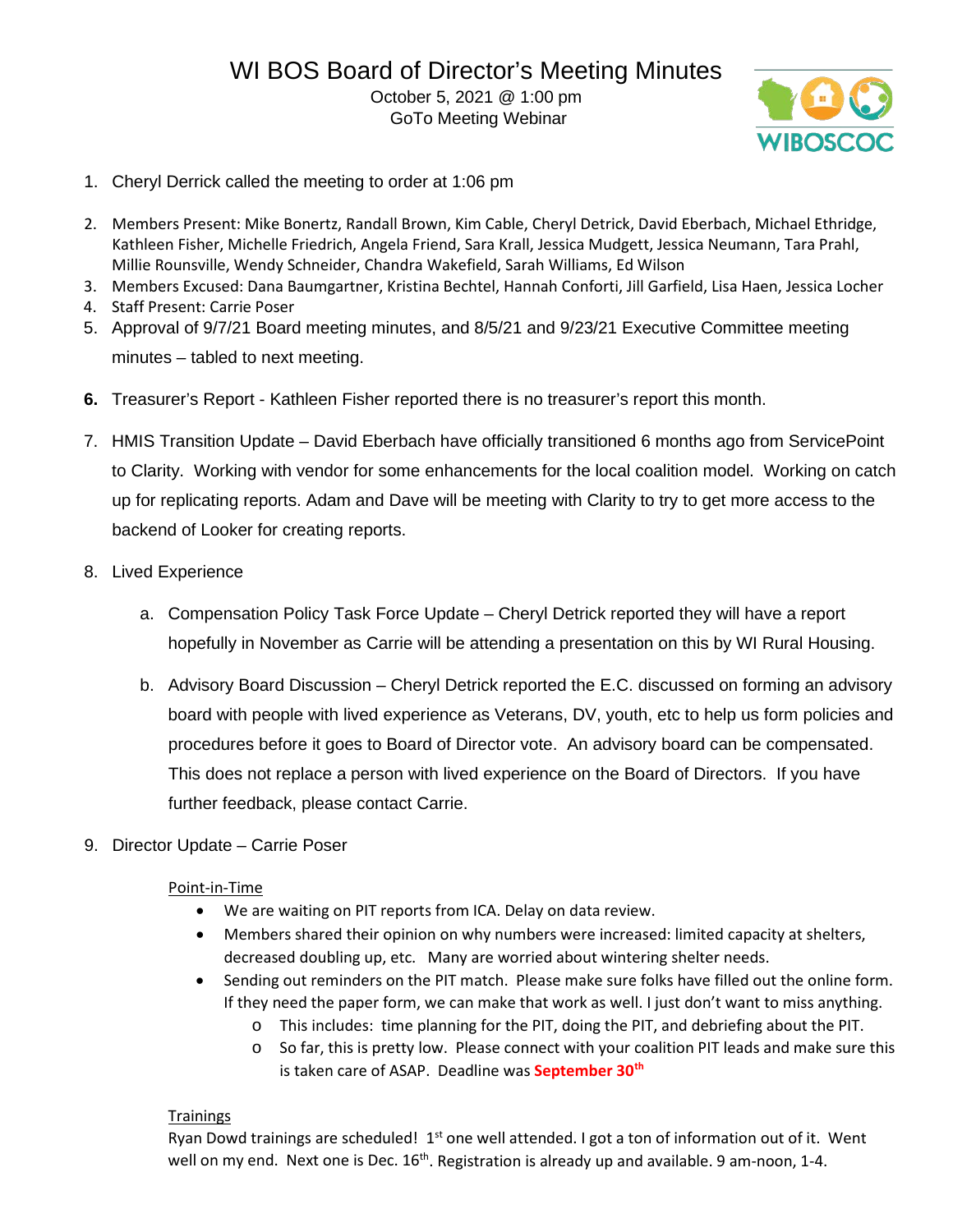### Board Match for Planning Grant

**•**  $3^{rd}$  quarter (July 1 – Sept.  $30^{th}$ ) will be due October 15<sup>th</sup>. If you haven't submitted the rest.. please do so ASAP.

## Grants

- Submitted SSO CE APR on time.
- Working with Kathleen on setting up HAP for 21-22. Still don't have reimbursement request form from DEHCR.
- Still working on final reimbursement requests for the SSO CE DV that ended 8/31.
- Signed HUD contract for DV RRH, renewal started 10/1.

### Emergency Housing Vouchers Update

As of today:

- Brown PHA (35) = 26 referrals but 3 declined
- Kenosha PHA (24) = 24 referrals
- Sauk PHA (15) = 13 referrals
- WHEDA PHA (343) = 124 referrals

As a reminder – we have added another layer to eligible projects. The CE committee approved projects that serve category 1 and/or 4 homeless and used CE to fill their spots as eligible referrals for EHV. To confirm eligibility of the program, please contact Ryan Graham at [ryan.graham@wibos.org.](mailto:ryan.graham@wibos.org)

\*Staff = Leigh is out until next week. Ryan is out next week for 10 days.

- a. Shared the Grants Progress Report as of 10/1/21
- b. YHDP Grant Update

We were "selected" by HUD for YHDP. The initial award was a little more than \$6.88 million. Then, HUD sent another email indicating that our total was increased to now: \$7,521,546.59. We were 1 of the 33 that HUD selected out of 97 applicants.

Submitted the \$350,000 planning grant. This will include funding for a full-time staff person, funding for the local coalition planning efforts, and funding to support youth in the local/regional youth action group & CoC level.

Job posting out – due 10/15 initially. Would love to have someone on board to start as soon as possible.

Lots of HUD TA already & other National partner TA (such as National Center for Homeless Education).

Email sent 9/30:

- i. I need to have a better understanding of what partners you all are bringing together to lead this initiative locally.
	- 1. So, in the "To" part of this email, please look through the list. Who is missing? Who else should be included in these information emails?
	- 2. Have you started working on a local/regional youth action group? If so, who is leading that charge? Who will be my point of contact for this?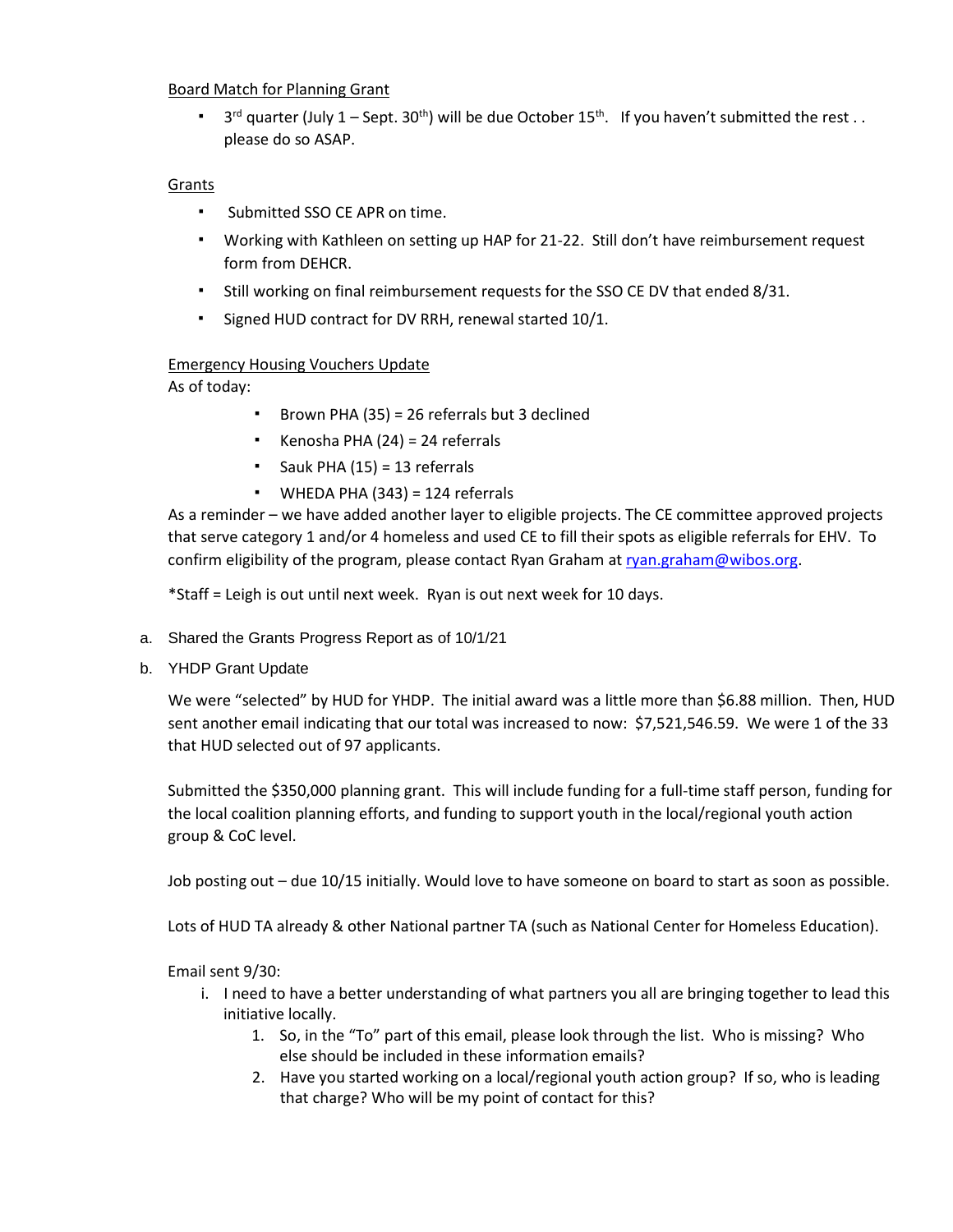- ii. We added funding to the planning grant for this initiative to help support a dedicate person's time to these efforts. Who is that person? And are they on the email list?
- iii. I am working on a google drive link that will contain coalition contacts for this, partners within your coalition (this should include youth organizations, school districts, anyone and everyone interested in ending youth homelessness), the local/regional youth action information, etc. Please start thinking of who needs to be added to that list. I will be reaching out early next week for that information.
- iv. Please recognize that there is a lot that is needed to be done in the next 6-8 months. And while I am excited to hire someone to devout all their time to this effort, we need to get some of the foundational information and structure in place. This includes the need for you to reach out formally and explain to the following people what we are going to be doing and invite them to effort (note, this is for each county in your coalition):
	- human services/child welfare supervisor/director
	- juvenile intake supervisor/director
	- homeless school liaison, school social worker, any other school-related key person
	- boys and girls club/youth drop in center/youth-focused program or agency
	- county board chair, city board chair
	- tribal elders, tribal human services, any other tribal youth-specific contact
	- supervisor/director for any LGBTQ focused organization, especially those that work with youth
	- anyone else you think is specifically relevant to youth system change!
- c. CoC Competition Update
	- i. I extended the deadline for the "request for local coalition feedback" to Friday, Oct. 8th.
	- ii. Because of HMIS related issues pertaining to CE, I had to delay the posting of the Scoring Tool. I am working to be able to post what I have by Friday, Oct. 8th. Still an issue.
	- iii. Review team approved recommendation for DV RRH new program applicants: expand Newcap and Golden House, new applicants – Solution Center in Winnebagoland, InCourage in Lakeshore, New Horizons in Coulee, Bolton in Dairyland, and Family Services in Rock-Walworth. All of these new are DV agencies.
	- iv. Current review team are scoring the Permanent Housing bonus applications, will announce those results by Friday, Oct. 8th.
	- v. I did a webinar on Sept. 20th slides and recording are on website.
	- vi. I am working on renewals (SSO, SSO DV, RRH), new application expansion (RRH), planning grant. The actual CoC application. And then the scoring tool.
		- 1. Doing my best, but likely will result in a delay in my response time for other issues.

### 10. November Meeting – Carrie Poser

- a. On Thursday, November 11th we will have a full day of training around LGBTQ issues. More information to come.
- b. Friday, November 12th, we will have the November quarterly Balance of State meeting conducted virtually.
- c. Will invite same folks as August for partner update = DHS, Child Abuse & Neglect Prevention Board, DEHCR staff, and Mike Basford
- 11. Public Policy Report Carrie Poser
	- a. No Report
- 12. Committee Reports
	- a. System Performance Network no report, meeting next Tuesday again.